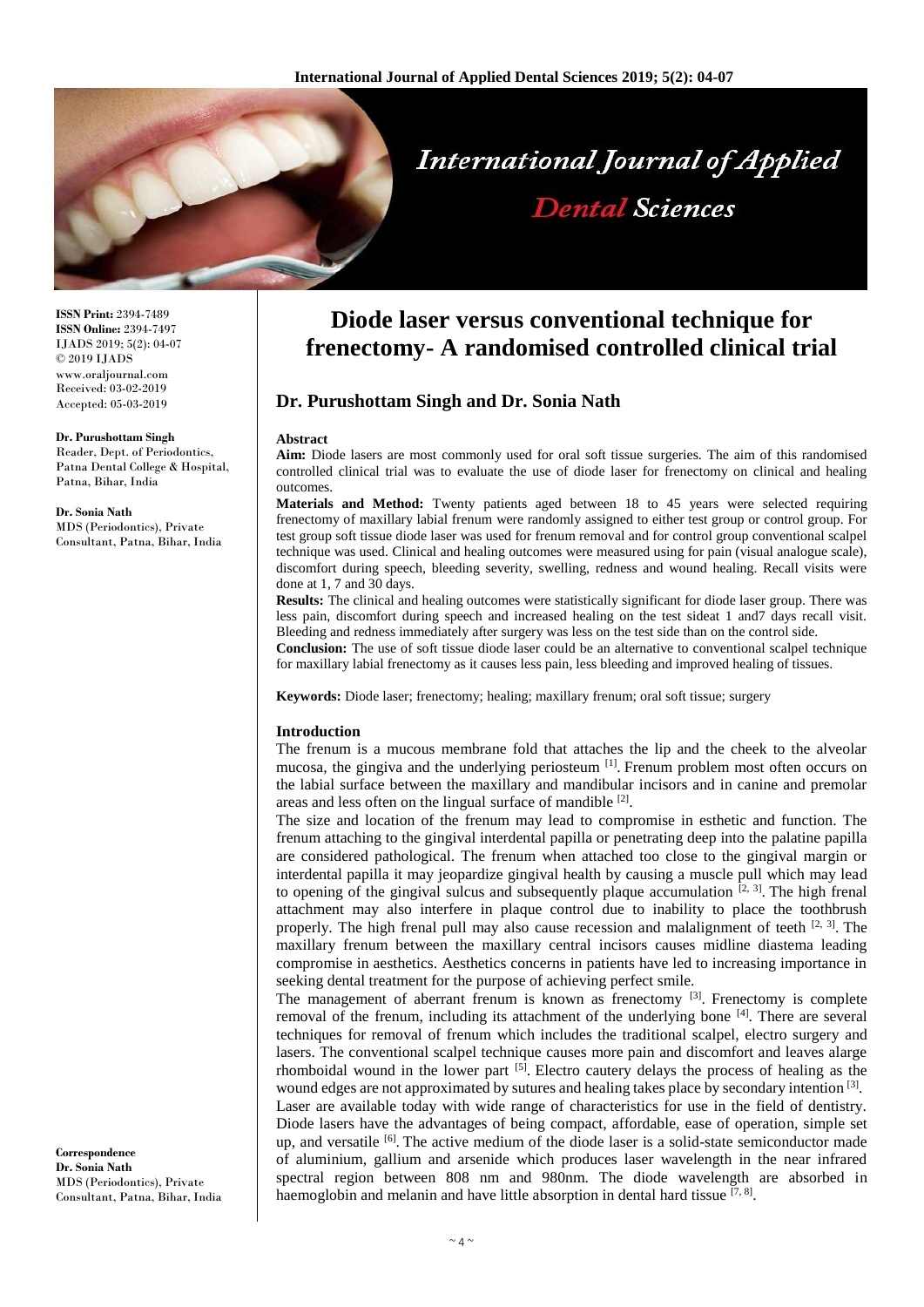International Journal of Applied Dental Sciences

The radiations in diode laser can be either continuous or pulsed and utilizes an optical flexible fibre ranging from 200 to 600 $\mu$ m to deliver the treatment beam to the target area  $^{[7, 8]}$ . Several case reports have shown the advantages of diode lasers on frenectomy of maxillary labial frenum  $[6-11]$  but only one study [11] according to our knowledge have compared the clinical and healing outcomes to traditional scalpel technique. Therefore, the aim of our randomised controlled clinical trial was to compare diode laser and surgical scalpel technique for maxillary labial frenectomy.

## **Materials and method**

This study was conducted in Department of Periodontology, Patna Dental College and Hospital. The study was conducted after obtaining approval from institutional ethics committee board. Informed consent was obtained from every patient before enrolling in the study.

## **Study groups**

Twenty patients were selected for this study aged between 18- 45who required frenectomy due to high maxillary frenum attachment. The patients were then randomly divided into two groups with 10 patients in each group by coin toss method. For test group, 980 nm diode laser and for control group conventional scalpel technique was used. All the subjects were systemically healthy, did not use any antibiotics, and had good oral hygiene at the time of surgery. Surgical procedures were performed after proper clinical and haematological examination. Initial phase I therapy was performed before surgery for all the patients.

### **Surgical Procedure**

For laser technique, topical spray (Nummit spray, lidocaine USP 15% w/w) was used to obtain surface anaesthesia. A 400 um fibre tip was used with 980 nm wavelength, power setting of 1.5 W in contact mode and the tip was moved with a paint brush technique from the base to the apex of the frenum. Neither surgical suture nor wound dressing was used after surgery (figure 1-3).

For the conventional scalpel technique, local anaesthesia (2% lignocaine with 1:80000 adrenaline) was given. The frenum was engaged with hemostat which was inserted into the depth of vestibule and a diamond shaped incision using a No. 15 blade was placed on the upper and under surface of hemostat. The whole band of tissues together with its alveolar attachment was excised and fibrous attachments were dissected to the underlying periosteum. The wound edges were sutured with interrupted sutures using non resorbable 3- 0 black silk suture (Ethicon, Johnson & Johnson limited, USA) (figure 4-7). The surgical site was covered with periodontal pack (Coe-pak). The pack and sutures were removed after one week post-operatively.

Post-operative instruction was given to the patient and instructed to use analgesics in case of pain only. All the

patients were recalled at 1, seven and 30days after surgery to assess healing.

### **Outcome measurement**

To assess pain experienced after each surgical procedure and speech complication, visual analog scale was used (VAS). Each patient was asked to make a vertical mark between the two end-points on a 100mm VAS scale for pain and discomfort during speech at one, seven- and 30-days post operatively. The left end-point was designated as no pain and the right end point was designated as worst pain imaginable, and the score was between 0 and  $100$   $[12]$ .

The severity of bleeding was recorded by the operator by scoring the amount of bleeding during the procedure for each patient and a score between 0 (no bleeding) and 3 (severe bleeding) was given [13]. Severity of redness was marked on a five-point scale; from pale red  $(1)$  to deep red  $(5)$  <sup>[12]</sup>. Inflammation of the tissues were recorded as present or absent.

Seven and 30 days post-operatively, each patient was recalled determining the wound healing. For each patient, the healing was scored as 1: complete epithelialization, 2: incomplete epithelialization, 3: ulcer, and 4: tissue defect or necrosis [12].

A single periodontist examined clinically and recorded the data who was unaware of which procedure was applied to the jaws.

## **Statistical Analysis**

Computer software (SPSS Version 15, SPSS, Chicago, IL, USA) was used to conduct the statistical analysis. Student t test was used for intragroup comparison assessing VAS scores of pain and discomfort. For binary and categorial data chi square test was used. Statistical significance was considered when p value was less than 0.05.

## **Result**

The study characteristics of the participants are described under table 1. A total of 20 patients participated for this study of which 12 were male with age range of  $25.12 \pm 2.15$  and 8 were females with an age range of  $27.41 \pm 1.81$ .

The mean and standard deviation for VAS score for pain, speech discomfort and wound healing 1, 7 and 30 days is summarized under table 2. The analysis showed that VAS score for pain and speech discomfort was significantly less for test group than control group at one- $(p=0.00;0.00)$  and seven $days-(p=0.00;0.96)$  post-operative and no difference was seen 30 days after surgery (p= 0.84; 0.49). Similarly improved wound healing was present on test side on both one day  $(p=$  $(0.02)$  and seven days after surgery ( $p=0.00$ ).

Intraoperative bleeding and redness immediately after surgery is summarized in Table 3. The redness and bleedingwere more for the scalpel group and the difference was statistically significant (0.00).

**Table 1:** Study Characteristics of population

| Gender | <b>Number</b> | Age              |
|--------|---------------|------------------|
| Male   | . .           | $25.12 \pm 2.15$ |
| Female |               | $27.41 \pm 1.81$ |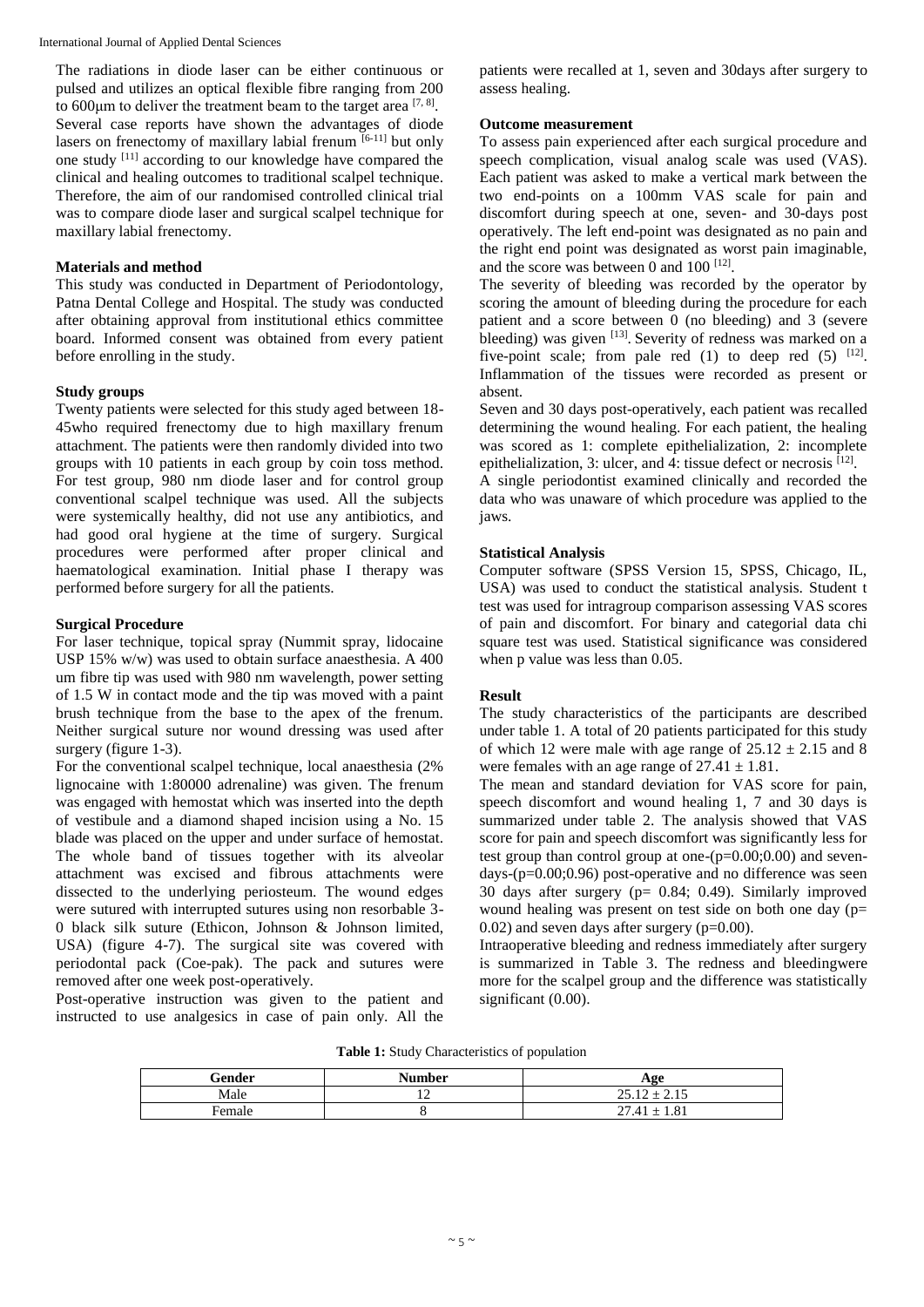**Table 2:** Comparison of pain, speech discomfort at 1, 7, 30 days post-operatively between test and control group.

| <b>Outcomes</b>      | <b>Groups</b> | One day post-surgery<br>$(\text{mean}\pm S\textbf{D})$ | One week post-surgery<br>$(\text{mean}\pm S\textbf{D})$ | One month post-surgery<br>$(mean \pm SD)$ |
|----------------------|---------------|--------------------------------------------------------|---------------------------------------------------------|-------------------------------------------|
| Pain                 | Test          | $11.6 \pm 2.98$                                        | $4.54 \pm 0.26$                                         | $0.61 \pm 0.11$                           |
|                      | Control       | $22.0 \pm 6.23$                                        | $10.89 \pm 0.15$                                        | $0.51 \pm 0.10$                           |
|                      | P value       | $0.00*$                                                | $0.00*$                                                 | 0.84                                      |
| Speech<br>discomfort | Test          | $8.71 \pm 2.70$                                        | $3.44 \pm 1.14$                                         | $0.84 \pm 0.21$                           |
|                      | Control       | $17.60 \pm 4.23$                                       | $4.59 \pm 1.74$                                         | $1.20 \pm 0.65$                           |
|                      | P value       | $0.00*$                                                | 0.96                                                    | 0.49                                      |
| Wound healing        | Test          | $2.2 \pm 0.05$                                         | $1.2 \pm 0.35$                                          | $1.1 \pm 0.49$                            |
|                      | Control       | $3.9 \pm 0.47$                                         | $2.4 \pm 0.47$                                          | $1.2 \pm 0.21$                            |
|                      | P value       | $0.02*$                                                | $0.00*$                                                 | 0.36                                      |

**Table 3:** Comparison of severity of bleeding and tissue redness immediately after surgery between test and control group.

| <b>Outcomes</b>      | Groups  | Immediatelypost surgery (mean±SD) |  |
|----------------------|---------|-----------------------------------|--|
| Severity of bleeding | Test    | $0.58 \pm 1.21$                   |  |
|                      | Control | $2.14 + 1.77$                     |  |
|                      | P value | $0.00*$                           |  |
| Redness              | Test    | $1.24 \pm 0.36$                   |  |
|                      | control | $3.3 \pm 1.41$                    |  |
|                      | P value | 0 00*                             |  |



**Fig 1:** Papillary type high frenal attachment between maxillary central incisors.



**Fig 2:** Immediate post operative after use of diode laser.



**Fig 3:** Healing after 7 days



**Fig 4:** High frenal attachment between incisors.



**Fig 5:** Wound after removal of frenum by conventional scalpel technique.



Fig 6: Sutures placed.